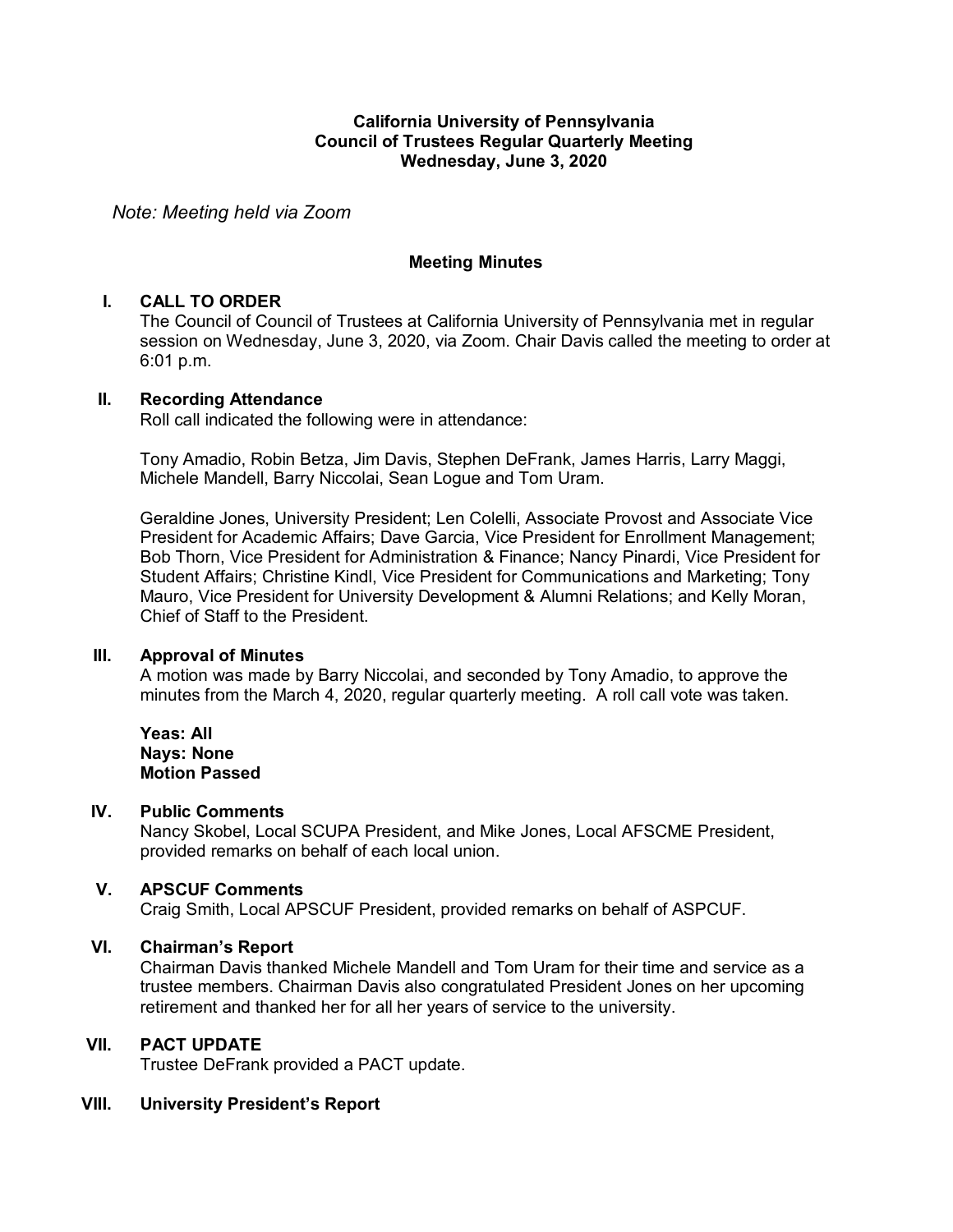President Jones gave a report which included updates on the following:

- Plans for the fall semester
- Financial Sustainability Planning
- Newly appointed members of the Council of Trustees

## **IX. COMMITTEE REPORTS**

## **A. Academic Affairs**

## **1. Quarterly Update**

Provost Barnhart reported on a proposed academic reorganization which is part of the University's financial sustainability plan. The plan will consolidate the existing undergraduate colleges into a new College of Education and Liberal Arts and the exiting Eberly College of Science and Technology. Each college will be led by a dean and an assistant dean. The University's existing 22 academic departments will be consolidated to 11. Provost Barnhart also reported that faculty and staff received more than \$16.5 million in grants, up from \$12.4 million a year ago. Among the most recent was a \$359,000 grant from the Pennsylvania Department of Transportation, awarded to Dr. Robert Whyte for the Boyer Run Stream and Wetland Mitigation project. This was the last Council of Trustees meeting for Provost Barnhart who is retiring on July 3.

### **B. Enrollment Management**

### **1. Quarterly Update**

Vice President Garcia reported that first-year applications and number of admitted-student numbers are both higher than the previous year at this time. Garcia also noted an increase in applications for graduate school for the fall semester.

## **C. Administration and Finance**

## **1. Quarterly Contract and Purchases**

A motion was made by Larry Maggi, and seconded by Tony Amadio, to approve the contracts and purchases for the period of January 21, 2020 through April 20, 2020. A total of \$1,593,511.93 was negotiated and/or awarded by the University. A roll call vote was taken.

**Yeas: All Nays: None Motion Passed**

### **2. Memorandum of Understandings**

A motion was made by Larry Maggi, and seconded by Robin Betza, to approve the Memorandum of Understanding between California University of Pennsylvania and the Student Association, Inc. (SAI). A roll call vote was taken.

**Yeas**: **All Nays**: **None Motion Passed**

#### **3. Fiduciary Agreement**

A motion was made by Michele Mandell, and seconded by Larry Maggi, to approve the Fiduciary Agreement between the Foundation for California University of Pennsylvania and California University of Pennsylvania. A roll call vote was taken.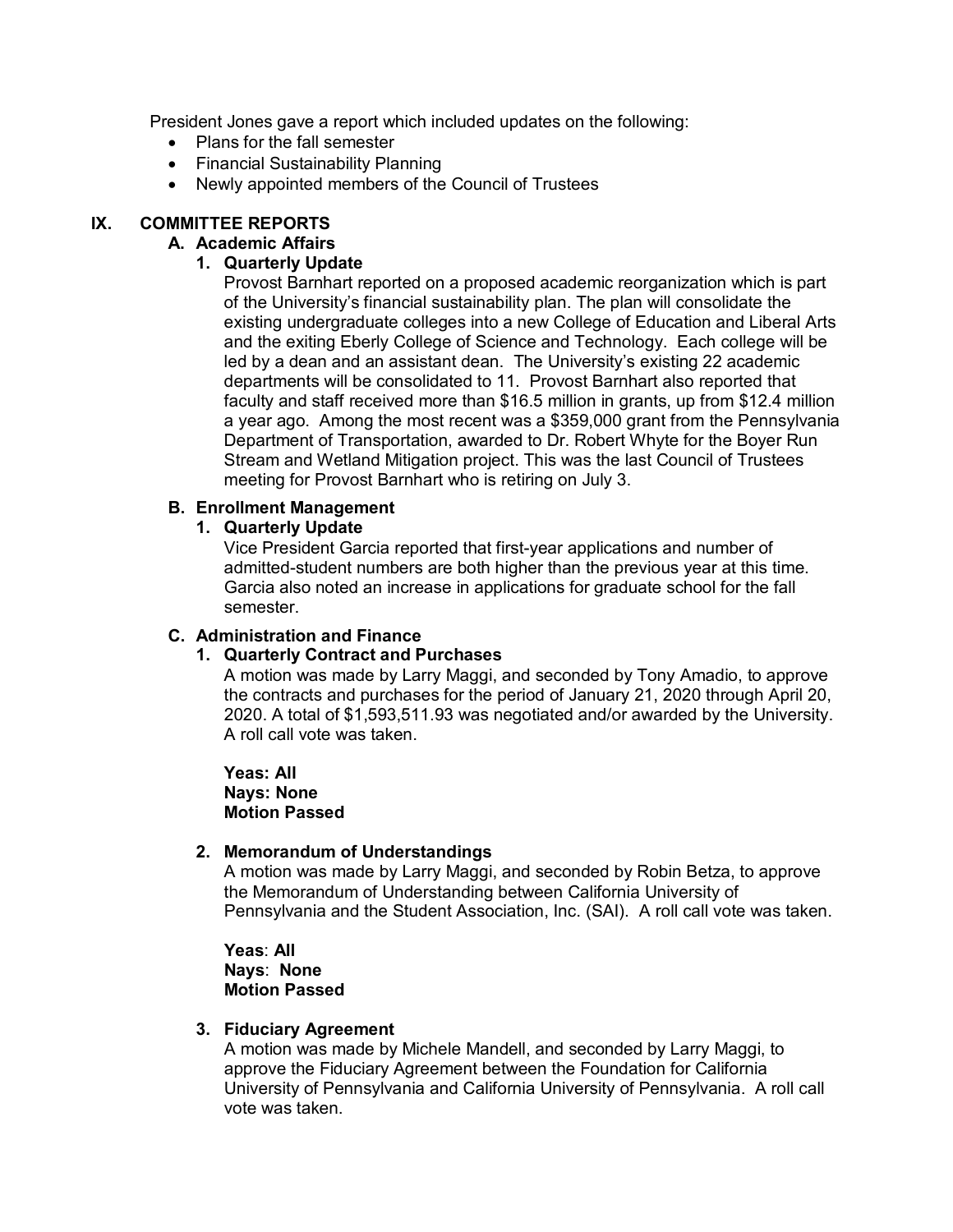**Yeas: All Nays: None Motion Passed**

#### **4. University External Financial Support**

A motion was made by Barry Niccolai, and seconded by Tony Amadio, to approve a resolution and statement certifying the University is in compliance with Board of Governors Policy 1985-04-A. A roll call vote was taken.

**Yeas: All Nays: None Motion Passed**

#### **5. Rescind Multiyear Tuition Proposal**

A motion was made by Tom Uram, and seconded by Robin Betza, to rescind the Multiyear Tuition Proposal for FY 2020/2021. A roll call vote was taken.

**Yeas: All Nays: None Motion Passed**

#### **6. SAI Online Fee**

A motion was made by Barry Niccolai, and seconded by Stephen DeFrank, to approve the implementation of the proposed SAI Online Activity Fee for all Undergraduate Students effective fall 2020 semester. A roll call vote was taken.

**Yeas: All Nays: None Motion Passed**

#### **7. 2019-2020 Budget Review**

Vice President Thorn reviewed the 2019-2020 budget.

#### **8. Quarterly Projects Update**

Vice President Thorn updated the trustees on recent facilities improvements and the Campus Master Plan, which will reduce the campus footprint by about 174,000 square feet. Work on the laboratory in Eberly Hall for the new veterinary technology program began May 11, and the \$1.5 million project is expected to be completed by the end of the fall 2020 semester. The removal of four buildings, tentatively scheduled to begin with Azorsky Hall in spring 2021, has been pushed back six months due to the shutdown.

#### **9. Annual Inspection of Facilities**

A motion was made by Tony Amadio, and seconded by Tom Uram, to approve the Annual Inspection of Facilities report that outlines the state of all University Educational & General and Auxiliary buildings, as well as its Infrastructure. A roll call vote was taken.

**Yeas: All Nays: None**